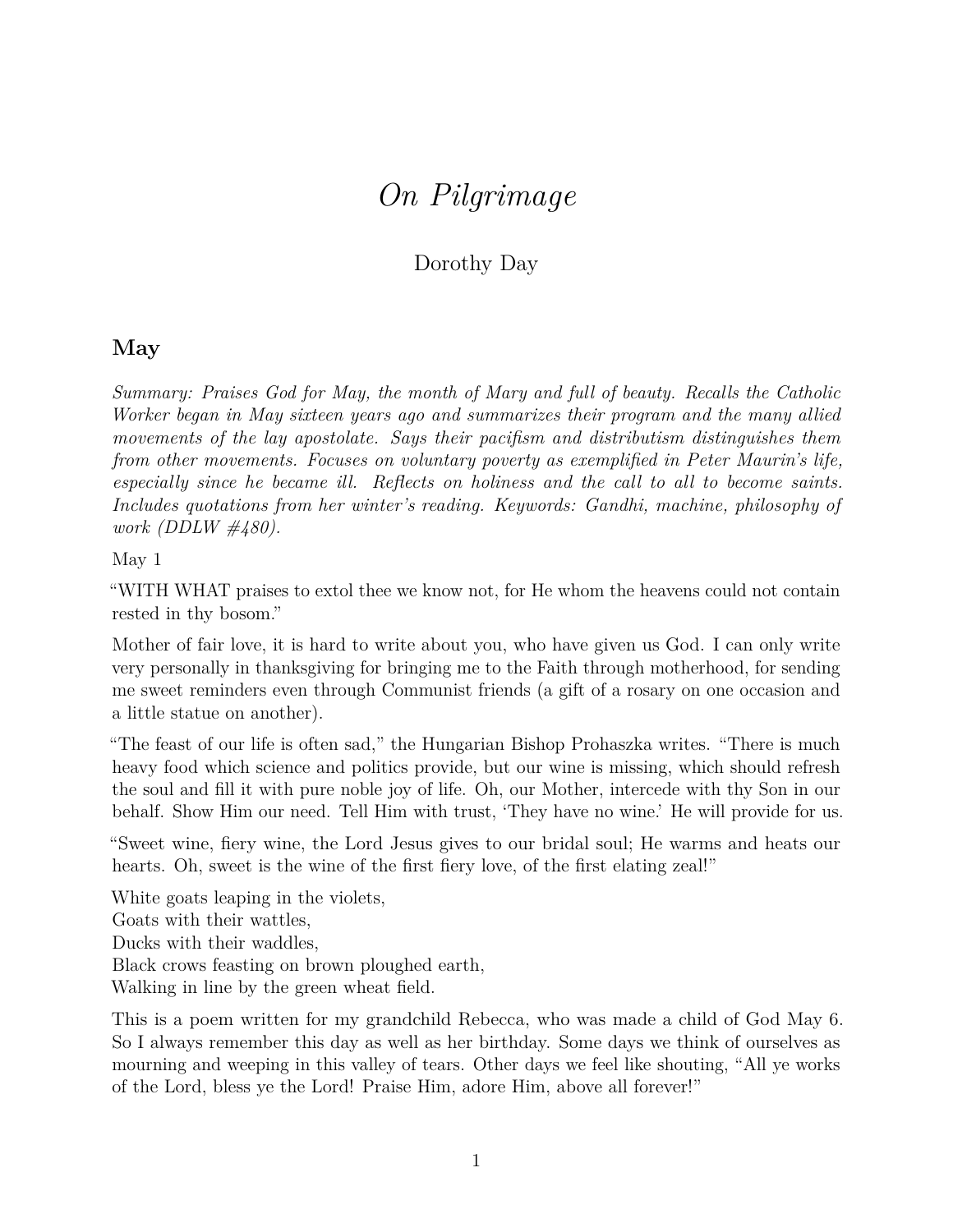Spring in the country, with its countless duties of ploughing, planting, and the care of new creatures! One of the greatest joys in life is bathing a new baby who stretches and yawns and opens its mouth like a little bird for provender. "Give us this day our daily bread!"

Thank God for everything. Thank God that in other countries peasants are ploughing and planting and tending new things – all of them samples of heaven, all of them portents of that new heaven and earth wherein justice dwelleth.

Leaving out of account Divine Providence, there is chaos and destruction ahead, and injustices breeding new wars. But we cannot leave out of account Divine Providence, so we can live in hope and faith and charity, and rejoice and continue to pray and do penance to avert another war.

We must rejoice this month of May and let our glance of joy rest on beauty around us. It would be thankless to do otherwise.

If there are such keen joys and beauty in such times as these, how heaven will shine forth. I like to think of Father Faber's writings on life and death. He quotes at the conclusion of one of these sermons, " 'My beloved to me and I to Him, who feedeth among the lilies till the day break and the shadows retire.' " And then he repeats with joy, "Till the day break, and the shadows retire. Till the day break and the shadows retire. Till the day break and the shadows retire!" If these joys are shadows, what can such bliss be?

It is May Day again, and we will begin our sixteenth year. *The Catholic Worker* has finished fifteen years in the lay apostolate. People look at our masthead and say, "Yes, but it says Vol. XV, No. 3. What does that mean?" It just means that we have skipped an issue now and again, and it means that we come out eleven times a year, not twelve, but according to some regulation of the post office department, you have to number a journal in that way.

Last year I tried, taking the whole issue of the paper to do it in, to write a general article on what we were trying to do, summing up what our program meant. But a thing like that is most unsatisfactory. One is always leaving out the most vital things. Peter Maurin's program of action was for round-table discussions for the clarification of thought; houses of hospitality for the practice of the works of mercy, for the study of Catholic Action; farming communes or agronomic universities where the unemployed could learn to raise food, build shelters, make clothes, and where unemployed college graduates could do the same, where the worker could become a scholar and the scholar a worker.

And who are those with whom we have cooperated through the years, and whom we admire and love in the lay apostolate, in spite of differences?

There is first of all the N.C.W.C. labor action groups, with whom we first came in contact back in 1933 and who were pioneers in the field. Peter used to go to all their meetings, not only to hear but to be heard.

There was the *Commonweal* group of scholars, who were by their writings and thought studying the "theory of revolution." George Shuster, now president of Hunter College and then an editor of *Commonweal,* sent Peter Maurin to me and so started off the Catholic Worker movement.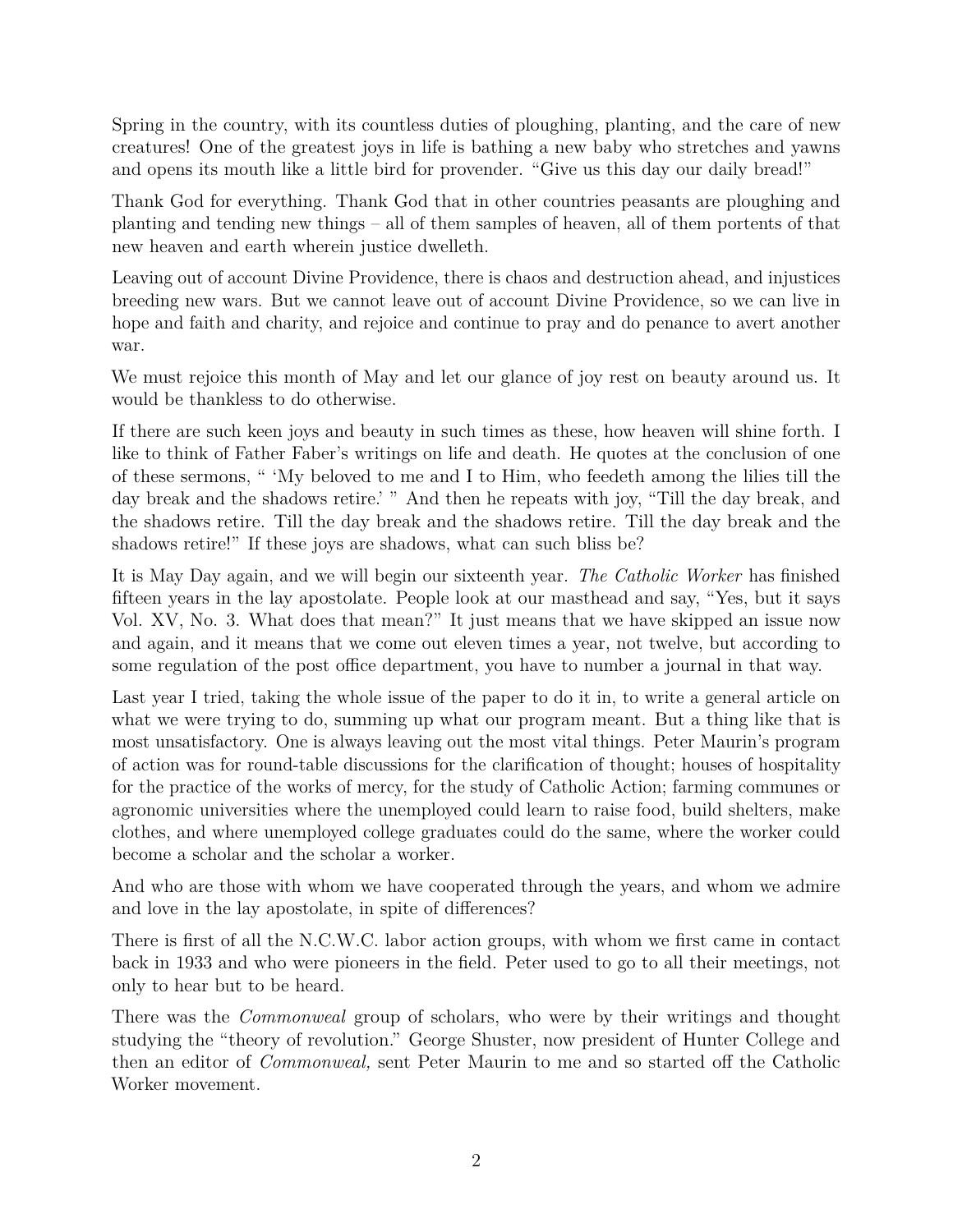There were the Friendship House groups, first in Canada and then in the United States, who worked so steadily in the interracial field, among the poor, performing works of mercy and having centers of meetings and study, days of recollection and retreats.

There is the Association of Catholic Trade Unionists, with their papers throughout the country, and the papers they have influenced, and the priests who have entered the field of trade unionism and gone on picket lines, into the factories, into the homes of workers, and into strike headquarters. There is *Work* in Chicago, edited by Ed Marciniak, one of the founders of the Chicago House of Hospitality, which is no more, and there are the ACTU publications, *The Wage Earner* in Detroit and *Labor Leader* in New York.

There is the Grail at Loveland, Ohio, and there is the Center for Christ the King [at] Herman, Pennsylvania, schools of the apostolate for women and for men, centers of study not connected by any close ties.

There are such publications as *Today* in Chicago and *Integrity* in New York, animated by much the same spirit, and to whom we owe much, as they owe much to us. There is official Catholic Action, not recognized yet in many a diocese, but making a beginning here and there about the country and stimulating and arousing the laity. Fides publications at South Bend, which recently published Cardinal Suhard's *Growth or Decline? Concord,* the student publication gotten out by the Young Christian Students, *The Catholic Lawyer,* published also from Notre Dame – all these are evidences of specialized Catholic Action, of the apostolate of like to like.

There are the retreat movements, and we refer especially to our own because it is a basic retreat open for both colored and white, Catholic and non-Catholic, men and women, young and old, for the poorest of the poor from the Bowery as well as for the young seminarian or student.

There are the Cana conferences for the family, started in St. Louis by Father Dowling and spreading throughout the country.

And we are part of it all, part of this whole movement throughout the country, but of course we have our own particular talent, our own particular contribution to make to the sum total of the apostolate. And we think of it as so important that we are apt to fight and wrangle among ourselves on account of it, and we are all sensitive to the accusation that we are accenting, emphasizing one aspect of the truth at the expense of another. A heresy overemphasizes one aspect of the truth.

But our unity, if it is not unity of thought in regard to temporal matters, is a unity at the altar rail. We are all members of the Mystical Body of Christ, and so we are closer to each other, by the tie of grace, than any blood brothers are. All these books about discrimination are thinking in terms of human brotherhood, of our responsibility one for another. We are our brother's keeper, and all men are our brothers whether they be Catholic or not. But of course the tie that binds Catholics is closer, the tie of grace. We partake of the same food, Christ. We put off the old man and put on Christ. The same blood flows through our veins, Christ's. We are the same flesh, Christ's. But all men are members or potential members, as St. Augustine says, and there is no time with God, so who are we to know the degree of separation between us and the Communist, the unbaptized, the God-hater, who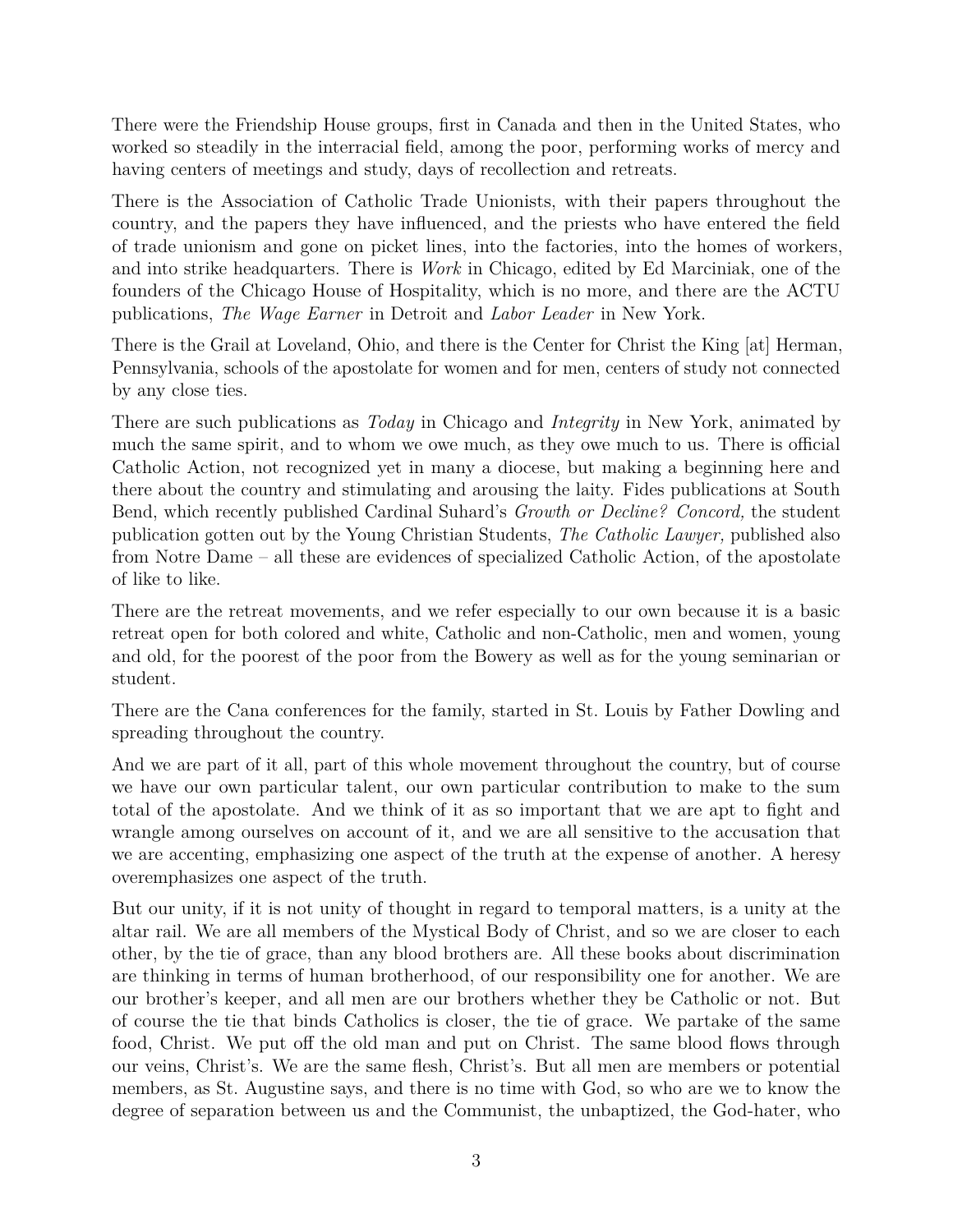may tomorrow, like St. Paul, love Christ.

This past month or so we have all been reading such books as *The Worker Priest in Germany,* translated by Rosemary Sheed; *France Alive* by Claire Bishop; *Growth or Decline?* by Emmanuel Cardinal Suhard; *Souls at Stake* by Rev. Francis Ripley and F. S. Mitchel, with a foreword by Archbishop Bitter.

Chesterton used to start off writing in answer to things he had been reading, or because he was stimulated by what he was reading, and I am sure that all of us on *The Catholic Worker* this month are doing just that. One of the books I have been reading by a non-Catholic, Richard Gregg, about the work of Gandhi along economic lines, led me to think of just how the Catholic Worker movement is distinguished from all these other movements, just what it is we emphasize, just what position we take which is not taken by them. Not that we wish to be different. God forbid. We wish that they all felt as we do, that we had that basic unity which would make us agree on *Pacifism* and *Distributism*.

We feel that the two go together. We feel that the great cause of wars [is] maldistribution, not only of goods but of population. Peter used to talk about a *philosophy of work and a philosophy of poverty.* Both are needed in order to change things as they are, to do away with the causes of war. The bravery to face voluntary poverty is needed if we wish to marry, to live, to produce children, to work for life instead of for death, to reject war.

A philosophy of work is essential if we would be whole men, holy men, healthy men, joyous men. A certain amount of goods is necessary for a man to lead a good life, and we have to make that kind of society where it is easier for men to be good. These are all things Peter Maurin wrote about. (He is not writing anymore; we are just reprinting what has appeared by him in *The Catholic Worker* over and over again for many years. The fact that people think Peter is still writing is an evidence of the freshness of all his ideas. They strike people as new. They see all things new, as St. John said.)

A philosophy of work and a philosophy of poverty are necessary if we would share with all men what we have, if we would each try to be the least, if we would wash the feet of our brothers. It is necessary if we would so choose to love our brother, live for him, and die for him, rather than kill him in war. We would need to reject the work in steel mills, mines, [and] factories which contributed to war. We would be willing to go on general strike, and we intend to keep talking about general strikes in order to familiarize each other, ourselves, [and] our fellow workers with the phrase, so that they will begin to ponder and try to understand what a different way of working, different jobs, a different attitude to work would mean in the lives of all. (There is plenty of other work besides factory work. Not all workers are factory workers. There are the service jobs, the jobs that have to do with food, clothing, and shelter. There are the village jobs. Not all would have to be farmers. We are not shouting for all to rush to the land. There is the village economy. A destruction of cities may force us to consider it in the future.)

The Catholic Worker movement is distinguished from other movements in its attitude to our *industrial civilization,* to *the machine,* and to *war*.

To make a study of the machine, it would be good for our readers to send to India and get this book of Richard Gregg's called *The Economics of Khaddar* (hand-spun and handwoven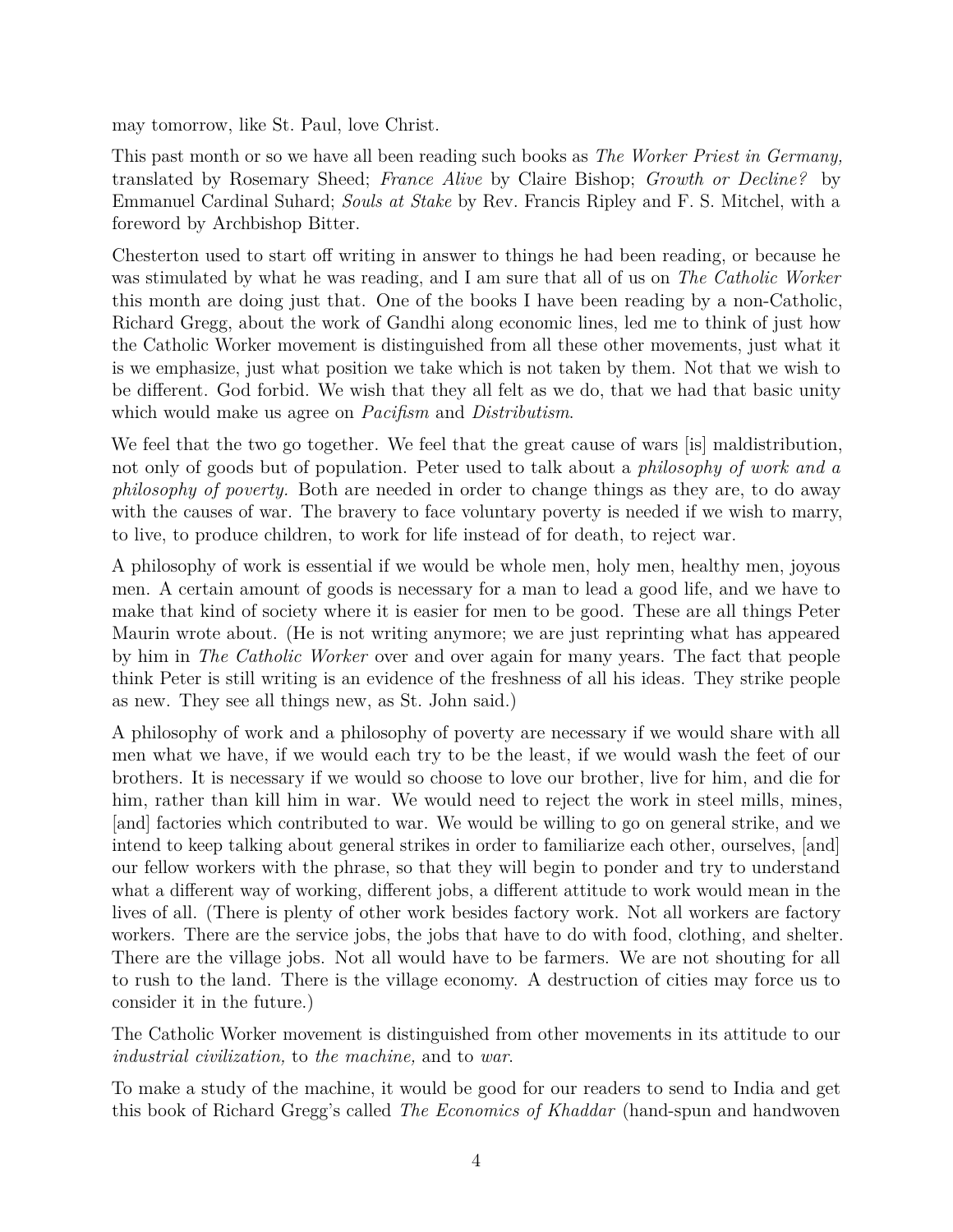cloth). It is published by Jivanji Dahyabhai Desai, Navajivan Press, Kalupur Ahmedabad, India. "The symbol of the unity given to all Christians by Christ himself was food, bread and wine; so the symbol of unity of all India given by Gandhi was means to food – the spinning wheel."

Gandhi was concerned with the poor and with unemployment. So was Peter Maurin. He started his movement in 1933, when unemployment reached the peak of 11,000,000. It was war which put all these men back to work, and it is recovering from war which is keeping them at work, though unemployment is again setting in. Peter did not believe in the use of force any more than Gandhi did to settle disputes between men or nations. He was inspired by the Sermon on the Mount, as was Gandhi, and there was no talk in that of war. It was turning the other cheek, giving up your cloak, walking the second mile. It was feeding and clothing your enemy. It was dying for him on the Cross. It was the liberty of Christ that St. Paul talked of. Christ constrained no one. He lived in an occupied country all his years, and he made no move to join a movement to throw off the yoke. He thought not in terms of the temporal kingdom of the Jews.

The problem of the machine is the problem of unemployment. Or rather, the problem of *power.* "The right use of power is the important thing; the machine is only an incident." A spinning wheel is a machine; so is a typewriter, a churn, a loom, a plow. These machines use the available mechanical energy of men, women, and children, young and old. The old man (anyone over forty-five in our industrial era) can use any of these machines. Mechanical energy is derived from food eaten by the person. Not from gasoline and water-power or electricity or coal. Men have to eat, employed or unemployed. The efficient thing to do is to use the available energy, human energy, to combat unemployment. Then we would not have to fight about oil and such like raw materials.

There have been many tributes paid to Gandhi for his nonviolent resistance, his pacifism in a world at war. But little to the "economic validity of his program." That is what this book is about. And I would wholeheartedly recommend it to all missionaries who have been sending us their desperate appeals these last years. We must continue to help them of course, but the works of mercy are not enough. Men need work as well as bread to be co-creator with God, as He meant them to be, in taking raw materials and ennobling them.

Richard Gregg synopsized his book as follows (paragraphing mine):

In addition to being a consideration of the economic validity of Mr. Gandhi's programme, and of one aspect of the Indian renaissance,

it may be regarded as a discussion of a special instance of the economic validity of all handicraft work versus power-machine industry;

or as a discussion of a special method of unemployment prevention and relief; or as a new attack on the problem of poverty; or as an indigenous Indian form of cooperation; or as illustrating one phase of the relations between Orient and Occident; or between Western capitalism and some other forms of industrial organization; or as a fragmentary and tentative investigation of part of the problem of the limitation or balance of use of power and machinery in order to secure a fine and enduring civilization; or as a partial discussion of the beginning of a development of a sounder organization of human life.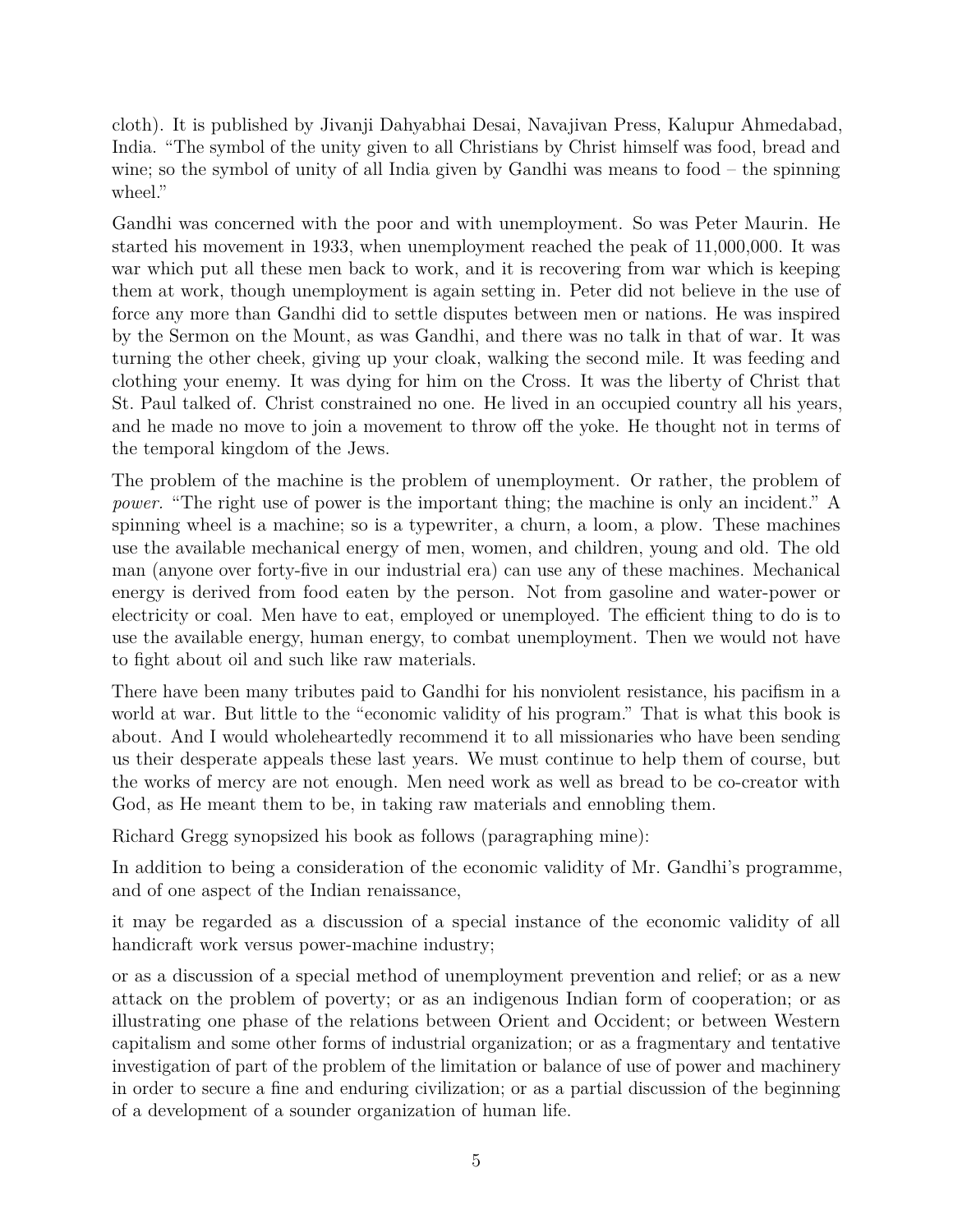If India will develop her three great resources, (1) the inherited manual sensitiveness and skill of her people; (2) the wasted time of the millions of unemployed; (3) a larger portion of the radiant energy of the sun, and if she will distribute the resulting wealth equably among all her people, by the wide use of the spinning wheel and the hand loom, she can win to her economic goal.

"You have to take a position on our contemporary civilization, to judge, condemn, or correct it," Cardinal Suhard says. "You must draw up an objective evaluation of our urban civilization today with its gigantic concentrations and its continual growth, inhuman production, unjust distribution, exhausting form of entertainment . . . make a gigantic synthesis of the world to come. . . . Do not be timid. . . . Cooperate with all those believers and unbelievers who are wholeheartedly searching for the truth. You alone will be completely humanist. Be the leaven and the bread will rise. *But it must be bread, not factitious matter.*"

That is why we rebel against all talk of sanctifying one's surroundings. It is not bread in the first place. It is not worth working with. We must think of these things, even if we can take only first steps out of the morass. We may be caught in the toils of the machine, but we do not have to think of it for our children. We do not just think in terms of changing the ownership of the machine, though some machines will remain and undoubtedly will have to be controlled municipally or regionally.

Peter Maurin's vision of the city of God included Pacifism and Distributism. And that is what distinguishes us from much of the lay apostolate today. It is the talent Christ has given us, and we cannot bury it. The April issue of *The Catholic Worker* has devoted its space to pacifism, and that was the issue distributed on May Day through the streets of New York. These May Day notes are again a recapitulation.

May 7

ALL OUR talks about peace and the weapons of the spirit are meaningless unless we try in every way to embrace *voluntary poverty* and not work in any position, any job that contributes to war, not to take any job whose pay comes from the fear of war, of the atom bomb. We must give up our place in this world, sacrifice children, family, wife, mother, and embrace poverty, and then we will be laying down life itself.

And we will be considered *fools for Christ.* Our folly will be esteemed madness, and we will be lucky if we escape finally the psychopathic ward. We know – we have seen this judgment in ourselves and in others. The well-dressed man comes into the office, and he is given respect. The ragged, ill-clad, homeless one is the hobo, the bum. "Get in line there. Coffee line forms at six-thirty. Nothing to eat until four. No clothes today."

Peter Maurin, visiting our Buffalo house one time, showed his face inside the door and was so greeted. "Come back at five and have soup with the rest of the stiffs." And then the comment, "One of those New York bums came in this afternoon, said he was from the New York house."

One of the friends of the work, in laughing at the incident that evening, said, "Where did you go, Peter?" "I went to see *Grapes of Wrath*." Peter was always meek, obedient to all. His speech with everyone when he was not indoctrinating was always Yea, yea, nay, nay. Another story told of him was that when he went to see a professor's wife at Columbia, the wife thought he was the plumber and ushered him into the cellar. He followed her confusedly,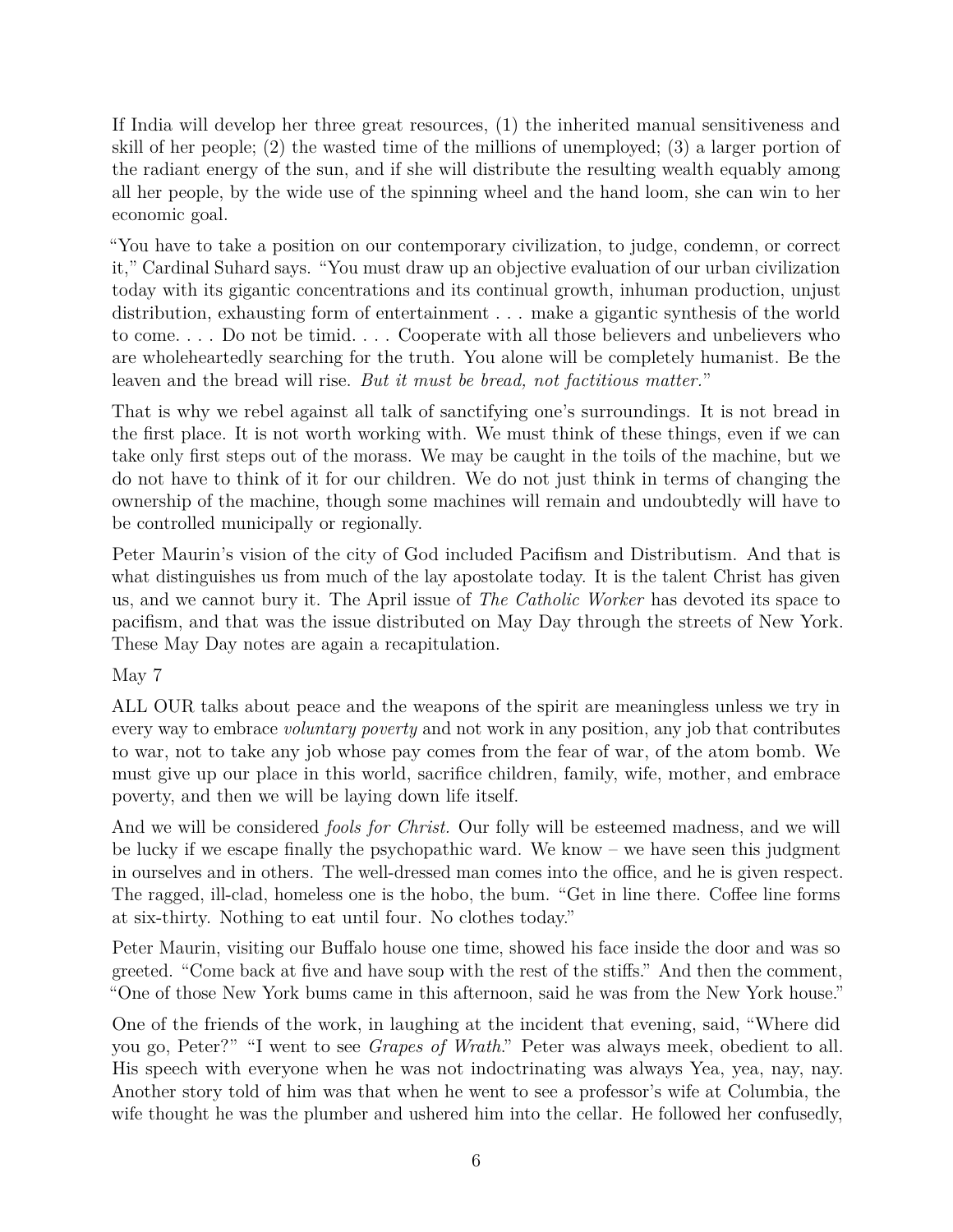wondering why she was entertaining in the cellar. If he knew or thought of such things as rumpus rooms or basement bars, he might have thought he was being ushered into one of them.

Another tale told is of his going to speak at a Midwest college where the door brother was known for his great charity. At the very sight of Peter, the brother ushered him down into the kitchen and sat him down before a good meal, which Peter gratefully ate. As the time for the lecture drew near, the harassed fathers were telephoning and hunting all over the college, finally finding him in the cook's domain, having a discussion there.

Another case I know of, of my own knowledge, is a time he went up to Rye, or New Rochelle, or some Westchester town to make a morning address to a women's club. He always went where he was asked. An hour or so later, we received frantic calls. "Where is Peter?" People always called him Peter. Sometimes they were even more familiar and called him "Pete." Since I had put him on the train myself, I told them that he had left on the train designated, that he must be in the station.

"There is only an old tramp sitting on one of the benches, asleep," was the reply. We knew it was Peter, and it turned out to be so.

We have seen many an occasion when he was silenced at a meeting by a cautious chairman before he had even gotten underway. More courteous chairmen allowed him so many minutes to "make his point" and without listening sat him down or called him to order. I have seen Father La Farge and Bishop Boyle come to his rescue and explain who he was, what he was trying to say.

Bishop Boyle likes to speak of the time he had an all-day discussion with Peter after one of these encounters in the lecture hall. "I had to get up and tell them what he was trying to say," the bishop beamed. And it was not just the case of an accent, for Peter, even after forty years in this country, has an accent. If the accent goes with the well-groomed appearance, people make an attempt to understand it. Coming from a ragged old apostle, people make no attempt to listen.

"People will not listen," Peter used to say sadly. Or else, more directly, he would rebuke, "You are listening with one ear, making your answers before you have heard what I have said. You do not want to learn, you want to teach, you want to tell me." He knew he was a man with a message.

And now Peter is more than ever in absolute poverty. He has achieved the ultimate in poverty. This last chapter is necessary for a complete picture of Peter as he is today. It is hard to make our readers understand it. They read or half-read the articles that we run month after month, and no matter how many times we explain that they are reprinted from much earlier issues and that Peter has not written for four years, they write enthusiastically and tell us how they profited by his last essays. "His mind is as keen as ever," they say enthusiastically.

But something has happened to his mind. We must say it again because it is of tremendous significance. It reveals more than anything else his utter selflessness, his giving of himself. He has given everything, even his mind. He has nothing left; he is in utter and absolute poverty. The only thing he really enjoyed, exulted in, was his ability to think. When he said sadly, "I cannot think," it was because that had been taken from him, literally. His mind would no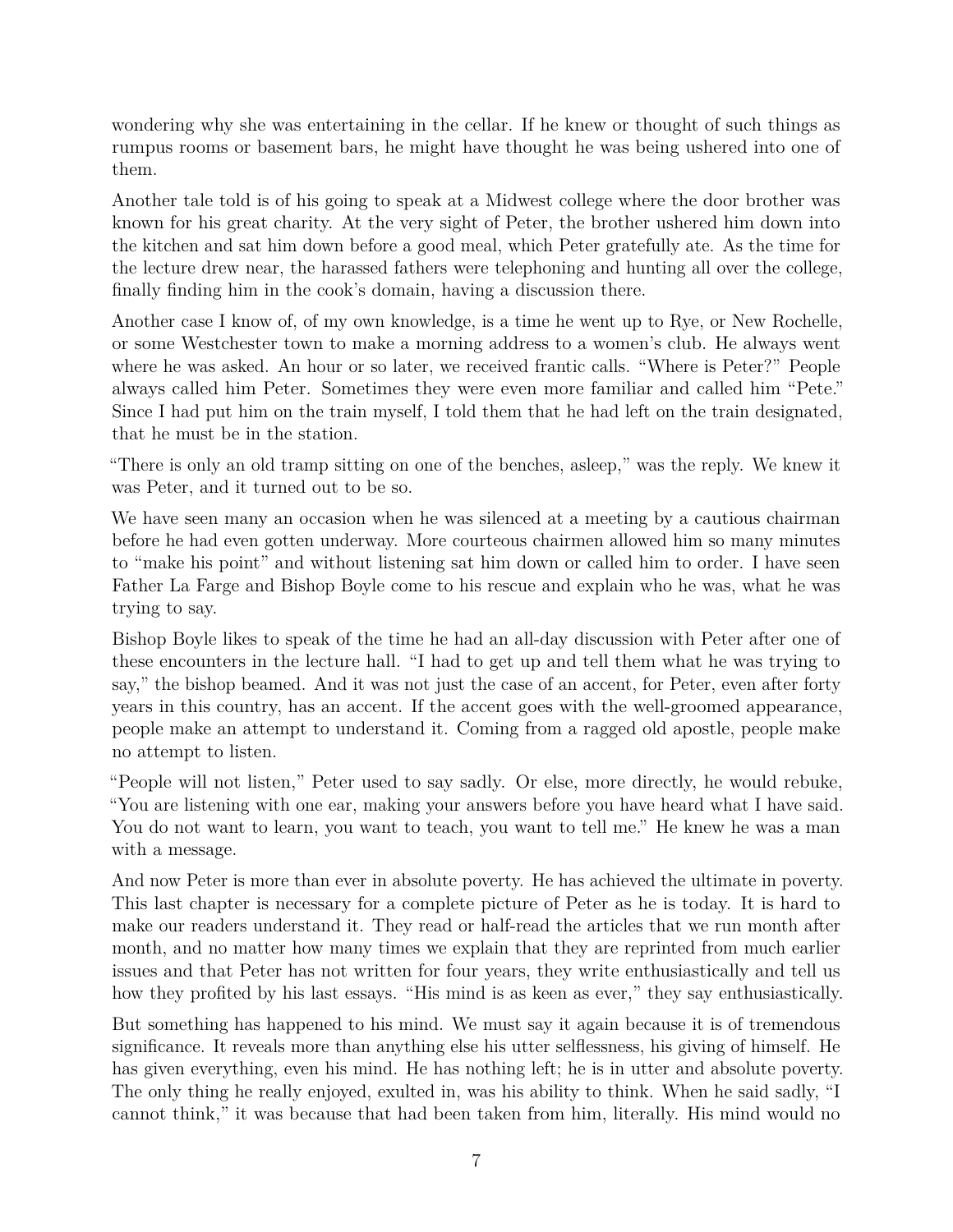longer work. He sits on the porch, a huge old hulk. His shoulders were always broad and bowed. He looks gnome-like, as though he came from under the earth. He shambles about one-sidedly, as though he had had a stroke. His head hangs wearily, as though he could not hold it up. His mouth, often twisted as though with pain, hangs open in an effort to understand what is going on around him. Most of the time he is in a lethargy; he does not try to listen or to understand. Doctors say that it is a hardening of the arteries of the brain. Some talk of cardiac asthma to explain his racking cough. He has a rupture which gives him pain. Sometimes he has headaches. We only know when we ask him, and he says yes or no.

"I have never asked anything for myself," he said once, and he made every conscious effort to give all he had, to give the best he had, all of himself, to the cause of his brother. The only thing he had left in his utter poverty which made Skid Row his home and the horse market his eating place and the old clothes room his haberdasher was his brilliant mind. Father McSorley considered him a genius. Father Parsons said that he was the best-read man he ever met. Now he remembers nothing. "I cannot remember." "I cannot think."

One time we acted charades before him at the retreat house at Easton. Irene Naughton arranged three scenes in which the men acted out . . . three essays, "When the Irish Were Irish a Thousand Years Ago," "When a Greek Met a Greek," [and] "When a Jew Met a Jew." The contrast was that of the teachings of the fathers of Israel and the Fathers of the Church with the present. The men dressed in sheets and angora goats' hair to give them a venerable appearance and did a delightful job of it. Afterwards we asked Peter what were the essays which the charades exemplified. He did not know. We read aloud his essays to him, and he did recognize them as he had written them, but as they were acted and spoken in the charade, he "could not remember."

John Cort, of the Association of Catholic Trade Unionists and one of the editors of the *Commonweal,* who spent a few years with us on Mott Street, said once that he thought the most significant message we had for the world today was poverty.

All the world admires and talks of the poor man of Assisi. Christ is honored even by the unbeliever, the hater of churches, as the poor man who washed the feet of His disciples and had no place to lay His head. Poverty is praised and sung of in song and story. But its reality is little known.

It is a garden enclosed, a secret beauty. It is to be learned by faith, not by reason or by sense. It is not just *simplicity,* which can be a very expensive proposition indeed.

Peter's poverty might have been thought to be that of an old peasant who was used to nothing better. "After all, he never had anything – he was one of twenty-three children. They lived like animals; their manure pile was their greatest possession." I have heard just such remarks as these.

And of course there is truth in the fact that he was not used to soft garments nor the homes of comfort. He was always in good trim to practice the life of poverty.

One of Newman's Lenten sermons talks of our endeavors to multiply comforts and get rid of daily inconveniences and distresses of life.

"Cold and hunger and hard lodging, humble offices and mean appearance are considered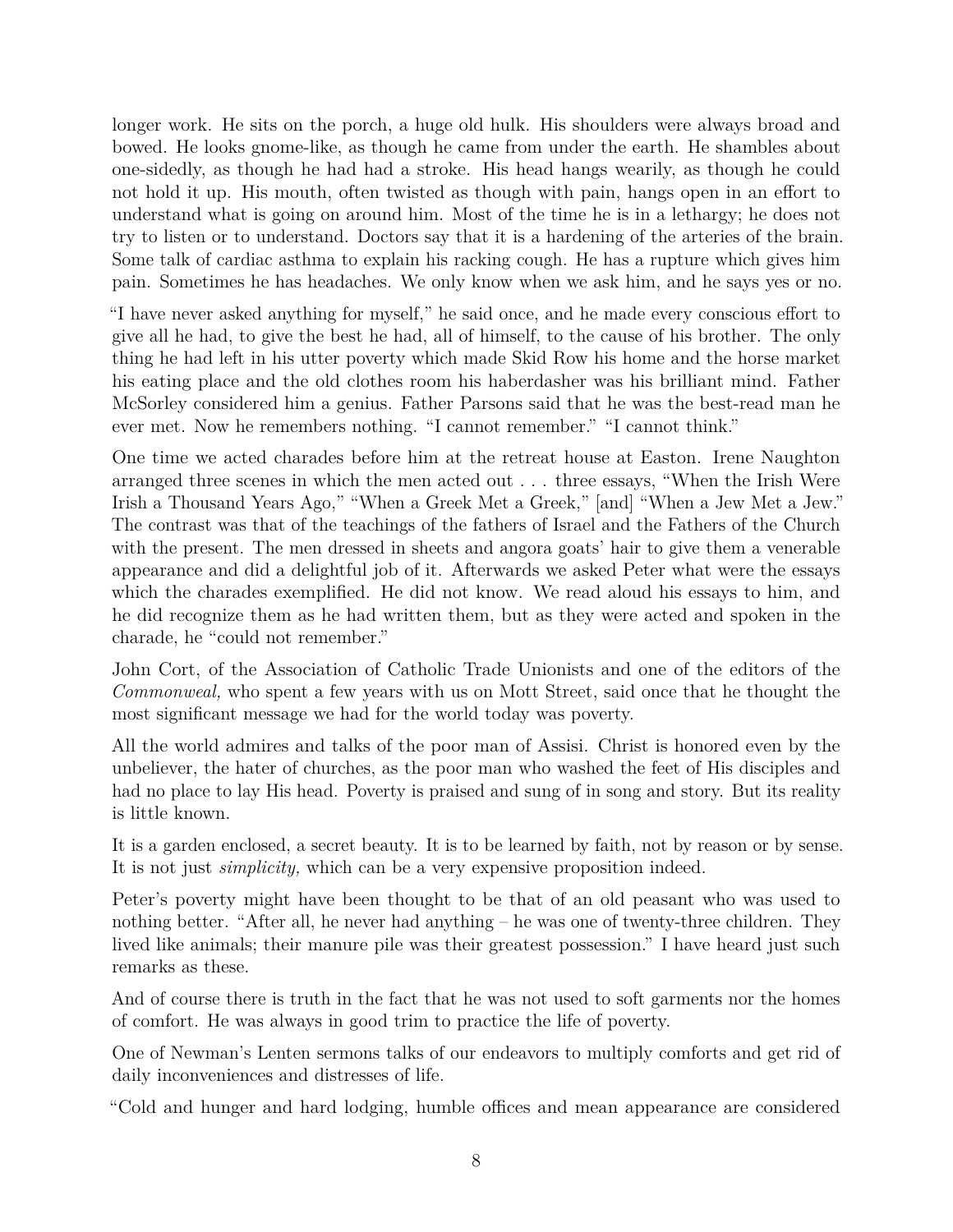serious evils," he writes. "All things harsh and austere are carefully put aside. We shrink from the rude lap of earth and embrace of the elements, and we build ourselves houses in which the flesh may enjoy its lust and the eye its pride."

Cold and hunger and hard lodging and all things that affront the senses were well known to Peter. But what of the interior senses, the memory and the understanding and the will? These last years we have seen all these mortified in him. Much of his memory and his understanding are gone, and his will is fixed on God. When we wake him in the morning, all we have to say is "Mass, Peter," and he is struggling and puffing and panting to get out of bed. At night it is the same for Compline and rosary unless we forbid him to get up and make him lie still.

There is a dear priest who used to talk to us about being *victims.* I could write a book about him, so great was his love of God and of souls, but this is about Peter. He too became a victim. What he loved most, after his spiritual work, was to do active work for souls – build houses, work his electric saw, make things for the chapel, travel about to talk of the things of God. He was known for his activity. Then, at the age of fifty-seven, paralysis and loss of memory set in. Incontinent and bedridden, he has spent the last two years away from all those he loved, far from the activities he craved. I asked him if he had offered himself as a victim, and he said wryly, "One doesn't realize what one is saying often. We offer God so much, and maybe we think we mean it. And then God takes us at our word!"

Peter gave himself, he offered himself to a life of poverty, and he has been able to prove his poverty. It is not just something he was used to or was attracted to in a superficial way. His poverty, his self-abnegation was complete.

And now he is dying (if not already dead) to the things of the world. "His life is hid with Christ in God." He is not even appreciated for the saint he is. (And understand that I use this term as one uses it for one not passed upon formally by the Church. A rector of a seminary once said to his students, "I want you all to be saints, but not canonized ones. It costs too much.")

Father Faber describes what Peter's actual death may be like in one of his spiritual conferences on death entitled "Precious in the Sight of the Lord":

Let us speak of one more death, and then close our list. Let it be the death of saintly indifference. This is a death so obscurely veiled in its own simplicity that we can hardly discern its beauty. We must take it upon faith. It is the death of those who for long have been reposing in sublimest solitude of soul in the will of God. All complications have disappeared from their inward life. There is a bare unity about it, which to our unseeing eyes is barren as well as bare. All devotions are molten in one. All wishes have disappeared, so that men look cold, and hard, and senseless. There is no glow about them when they die. They die in colorless light. They make no demonstration when they go. There is no pathos in their end, but a look – it is only a look – of stoical hardness. They generally speak but little, and then it is not edifying, but rather on commonplace subjects, such as the details of the sick room or news about relatives; and they speak of these things as if they were neither interested in them nor trying to take an interest. Their death, from the very excess of its spirituality, looks almost animal. They lie down to die like beasts, such is the appearance of it, independently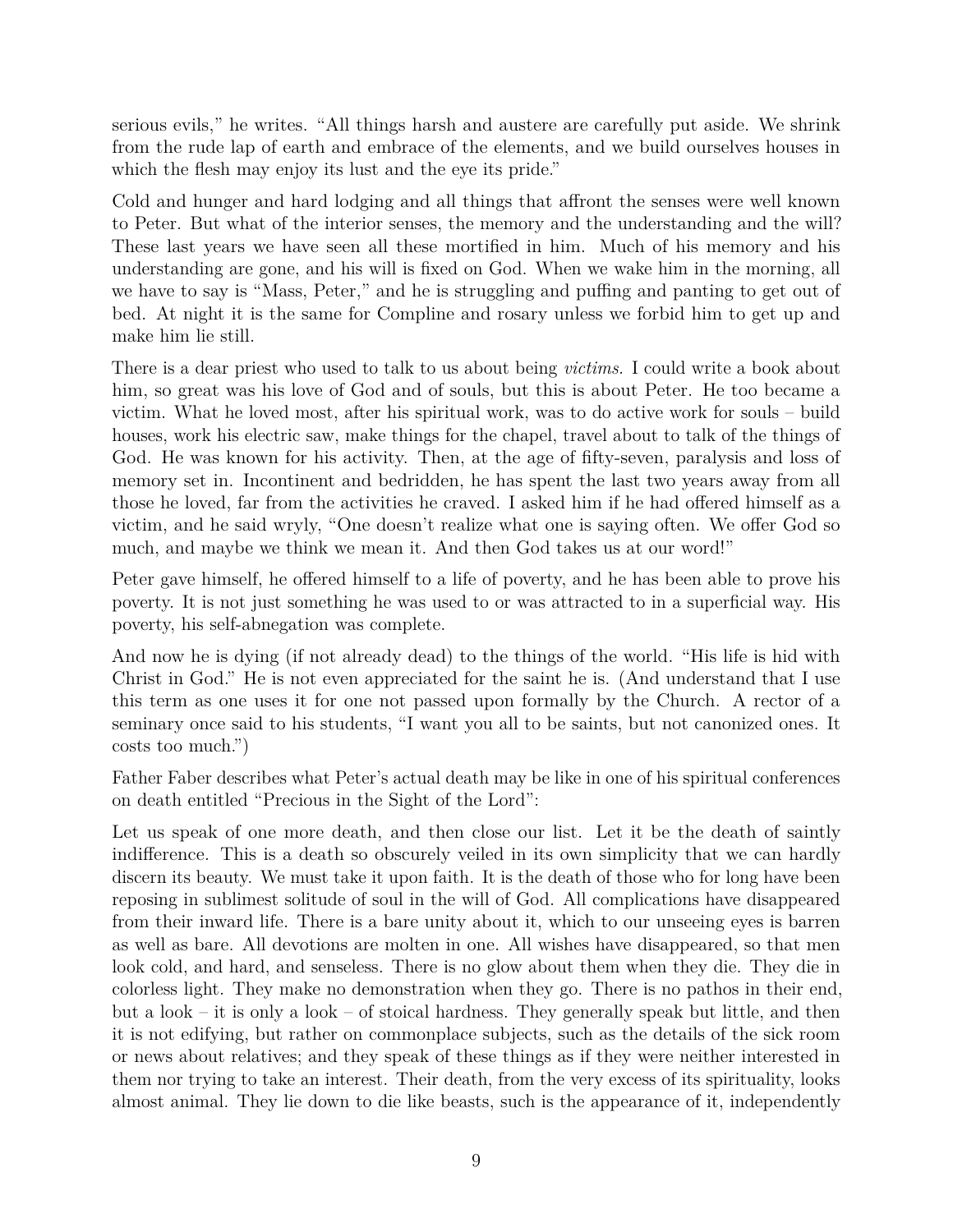as if they needed none of us to help them, and uncomplainingly, as if fatalism put them above complaining. They often die alone when none are by, when the nurses are gone away for a while. They seem almost as if they watched [for] the opportunity to die alone. As they have lived like eagles, they mostly die high up, without witnesses, and in the night. This death is too beautiful for us to see its beauty. It rather scares us by something about it which seems inhuman. More of human will would make it more lovely to us; for what is there to be seen when the will of the saint has been absorbed long since in the will of God? Like the overflow of some desert wells, the waters of life sink into the sand, without a tinkling sound to soothe the ear, without a marge of green to rest the eye.

Precious in the sight of the Lord is the death of His saints.

May 10

NATURALLY SPEAKING, people are filled with repulsion at the idea of holiness. We have so many sad examples of Pecksniffs in our midst. But now we are filled with encouragement these days to find that it is not only the Catholic Worker lay movement but writers like Ignazio Silone, Aldous Huxley, and Arthur Koestler who are also crying aloud for a synthesis – the saint-revolutionist who would impel others to holiness by his example. And recognizing the difficulty of the aim, Silone has drawn pictures of touching fellowship with the lowly, the revolutionist living in voluntary poverty, in hunger and cold, in the stable, and depending on "personalist action" to move the world. *Bread and Wine* and *The Seed Beneath the Snow* are filled with this message.

According to St. Thomas, "The perfection of divine love is a matter of precept for all without exception, so that even the perfection of heaven is not excepted from this precept, since it is the end to which one must tend."

We are either on the road to heaven or hell. "All the way to heaven is heaven, for He said, 'I am the Way,' " St. Catherine of Siena tells us. And likewise all the way to hell is hell. We have some pretty good visions of hell around us these days and these last years. Dante wrote his great vision of hell. St. Teresa of Ávila has a picture of hell in her autobiography. The latest vision of hell is Aldous Huxley's in *Time Must Have a Stop.* One night last winter I went to Tannhauser and realized then that Venusburg was another vision of hell, to which, in the old Christian legend, Tannhauser is condemned at the end, to repeat his senseless and cloying pleasures for all eternity. Bernanos wrote that hell was "not to love anymore." After the last war, everyone was talking about the lost generation. After this war, thank God, they are talking more about saints. A few years ago there was a book review in the *New York Times* about Greek and Christian tragedy and *Moby Dick* as an allegorical novel. In that review it is pointed out that unlike Greek tragedy, where one's fate is written, where it is only up to the hero to play the heroic part, the Christian has a *choice,* and each and every lowly Christian is forced to make that choice. W. H. Auden was the author of the review in the *Times,* and he writes,

There is the possibility of each becoming exceptional and good; this ultimate possibility for hero and chorus alike is stated in Father Mapple's sermon, and it is to become a saint, i.e., the individual through his own free will surrenders his will to the will of God. In this surrender he does not become the ventriloquist's doll, for the God who acts through him can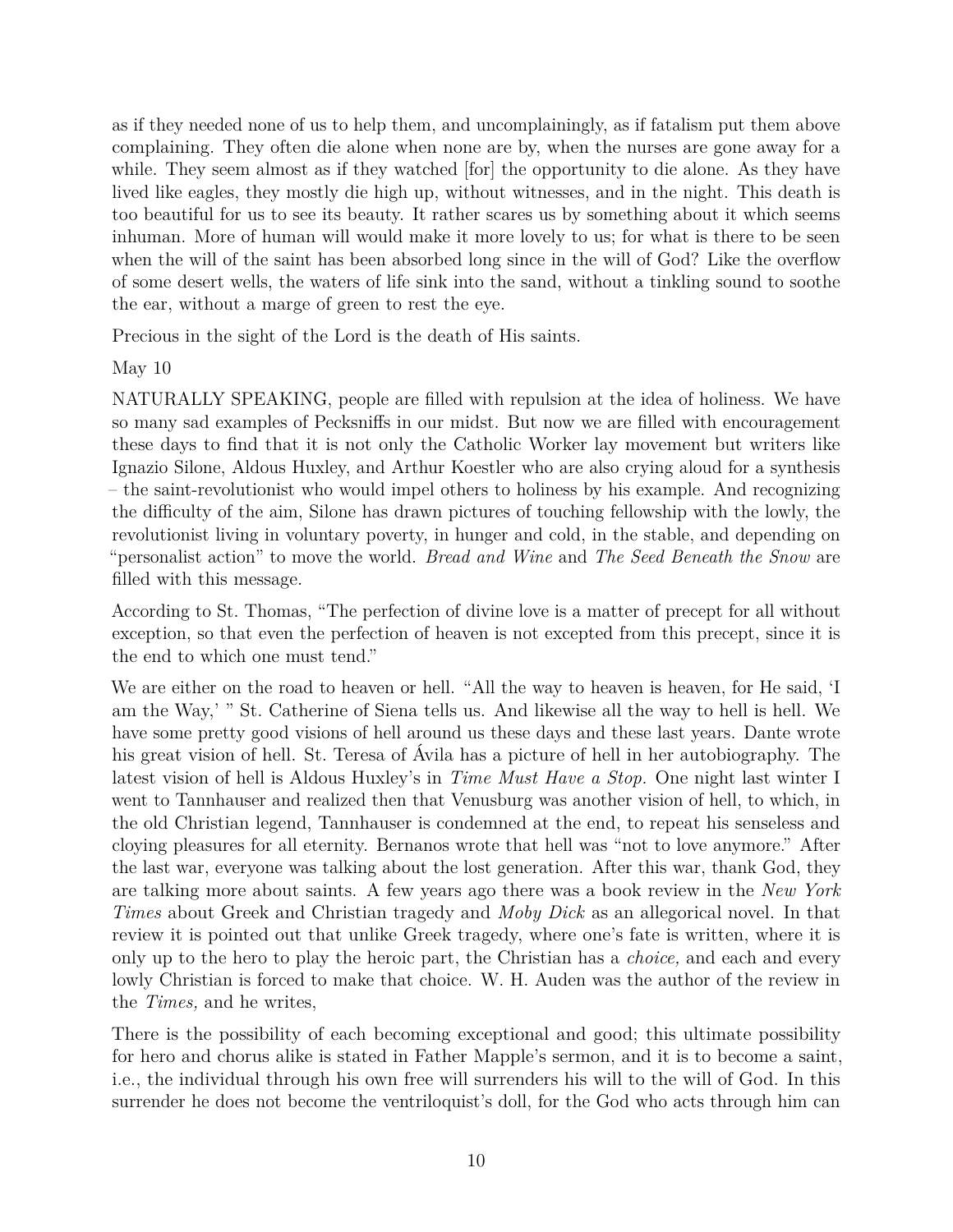only do so by his consent; there always remain two wills, and the saint therefore never ceases to be tempted to obey his own desires.

The saint does not ask to become one, he is called to become one and assents to the call. The outward sign that Ahab is so called is the suffering which is suddenly intruded into his life. He is called to give up hunting whales – "the normal, cannibalistic life of this world."

Archbishop Robichaud, in his book *Holiness for All* (New Man Press), emphasizes the fact that the choice is not between good and evil for Christians – that it is not in this way that one proves his love. The very fact of baptism, of becoming the son of God, presupposes development as a son of God. C. S. Lewis, the author of *Screwtape Letters,* points out that the child in the mother's womb perhaps would refuse to be born if given the choice, but it does not have that choice. It has to be born. The egg has to develop into the chicken with wings. Otherwise it becomes a rotten egg. It is not between good and evil, we repeat, that the choice lies, but between good and better. In other words, we must give up over and over again even the good things of this world to choose God. Mortal sin is a turning from God and a turning to created things – created things that are good.

It is so tremendous an idea that it is hard for people to see its implications. Our whole literature, our culture, is built on ethics, the choice between good and evil. The drama of the ages is on this theme. We are still living in the Old Testament, with commandments as to the natural law. We have not begun to live as good Jews, let alone as good Christians. We do not tithe ourselves; there is no year of jubilee; we do not keep the Sabbath; we have lost the concept of hospitality. It is dog eat dog. We are all hunting whales. We devour each other in love and in hate; we are cannibals.

In all secular literature it has been so difficult to portray the good man, the saint, that a Don Quixote is a fool; the Prince Myshkin is an epileptic in order to arouse the sympathy of the reader, appalled by unrelieved goodness. There are, of course, the lives of the saints, but they are too often written as though they were not in this world. We have seldom been given the saints as they really were, as they affected the lives of their times. We get them generally, only in their own writings. But instead of that strong meat we are too generally given the pap of hagiographical writing.

Too little has been stressed the idea that *all* are called. Too little attention has been placed on the idea of mass conversions. We have sinned against the virtue of hope. There have been in these days mass conversions to Nazism, fascism, and communism. Where are our saints to call the masses to God? Personalists first, we must put the question to ourselves. Communitarians, we will find Christ in our brothers.

May 12

HERE ARE some quotations from my winter's reading:

Travels in Arabia Deserta by Doughty makes good background reading for one's study of the Bible. "Cheerful is the bare Arabic livelihood in the common air, which has sufficiency in a few things snatched incuriously as on a journey; so it is a life little full of superfluous cares; their ignorance is not brutish, their poverty is not baseness."

In another part he writes, "There is a winter proverb of the poor in Europe, 'Fire is half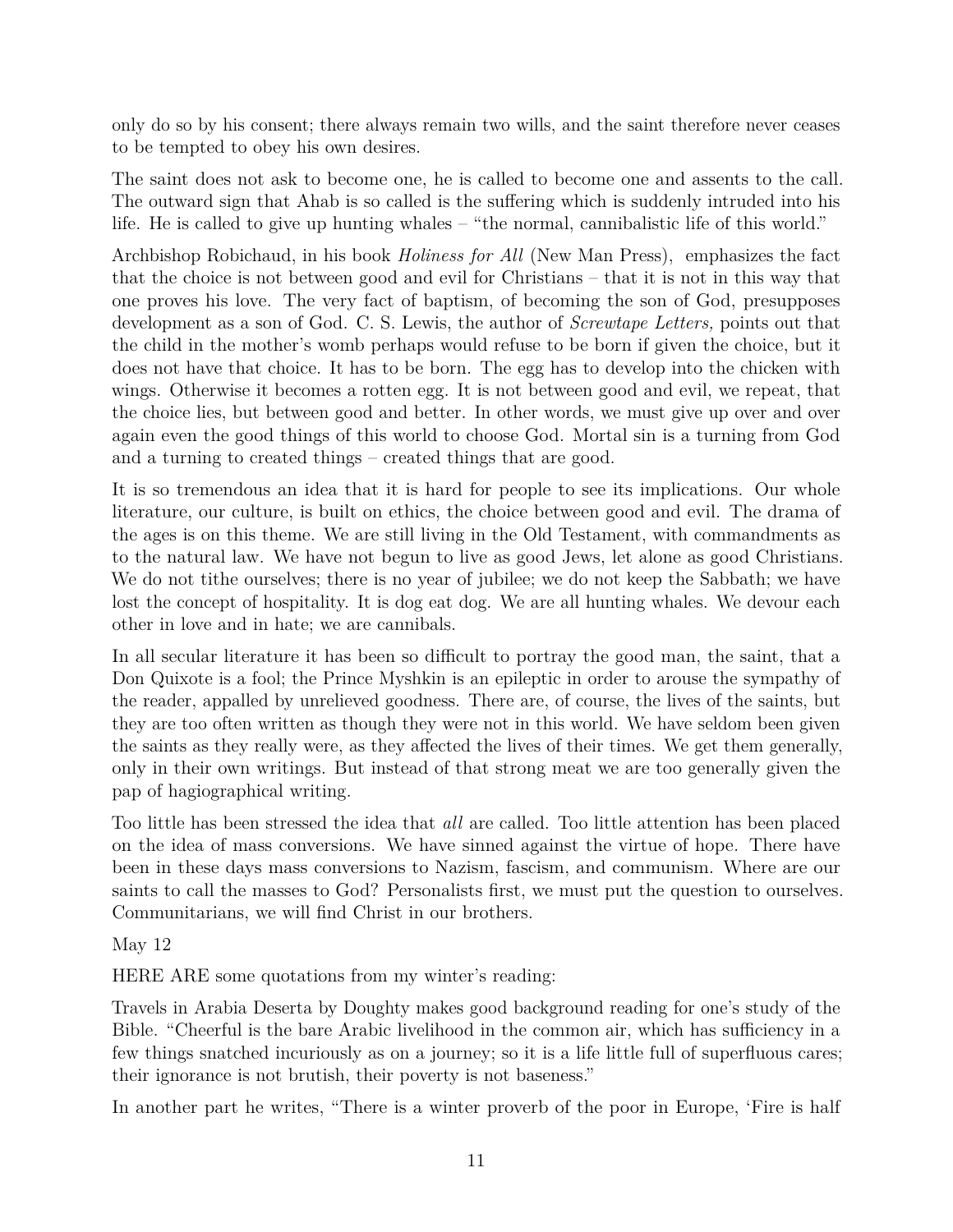bread.' " I thought of this many times when we were cold during January and February.

"Attend to reading," St. Paul said to Timothy. St. Jerome writes to Eustochium, "Let sleep creep over you holding a book, and let the sacred page receive your drooping face." St. Augustine said, "Do you know how we should read Holy Scripture? As when a person reads letters that have come from his native country, to see what news we have of heaven." Rodriguez says that reading is sister and companion to meditation. St. Jerome wrote, "Where is this fire [of the love of God]? Doubtless in the holy Scriptures, by the reading whereof the soul is set on fire with God and purified from all vices." St. John 6:63: "The words that I have given you are spirit and life."

Thoughts on holy silence: St. Gregory kept silence during Lent.

Holy Abbot Agatho for three years carried a pebble in his mouth to gain the virtue of silence.

Abbot Deicoola always had a smile on his face, and when asked why he was so happy, he said, "Be what may be and come what may come, no one can take God from me."

Newman's picture of a Christian character: free from excitement or effort, full of repose, still, equable. "Act then as persons who are in a dwelling not their own. . . . What matters it what we eat, what we drink, wherewith we are clothed, what is thought of us, what becomes of us, etc."

On the other hand, there is the sacramental attitude toward life: "Whatever you do, whether you eat or drink, do all in the name of the Lord Jesus."

Isaiah 32:17-18: "The work of the righteous shall be peace, and the effect of righteousness, quietness and assurance forever. And my people shall dwell in a peaceable habitation and in sure dwellings and quiet resting places."

To think nothing of ourselves and always to judge well and highly of others is great wisdom and high perfection. – The Imitation of Christ

Prayer is what breath is to the body. Prayer is the hand of the body, waits on it, feeds it, washes it, tends it – as the hands do everything, so prayer. "If Stephen had not prayed," writes St. Augu Buddha says that community life is like sword grass in one's hand.

St. Apollo formed a community of 500 monks near Hermapolis, who received daily Communion and listened to a daily homily. "In these he often insisted on the evils of melancholy and sadness, saying that cheerfulness of heart is necessary amidst our tears of penance as being the fruit of charity, and requisite to maintain the spirit of fervor. He himself was known to strangers by the joy of his countenance."

"The grace of the Holy Ghost, like a good mother, has put aloes on the breasts of the world that that might become bitter to me which before was sweet, and sweetest honey on the things of virtue and religion in order to make that tasty and sweet to me which before seemed bitter and disagreeable." – Rodriguez

"It was a rule among the Jews that all their children should learn some handicraft in the course of their studies, were it but to avoid idleness and exercise the body, as well as the mind, in some sensible pursuit." – Butler